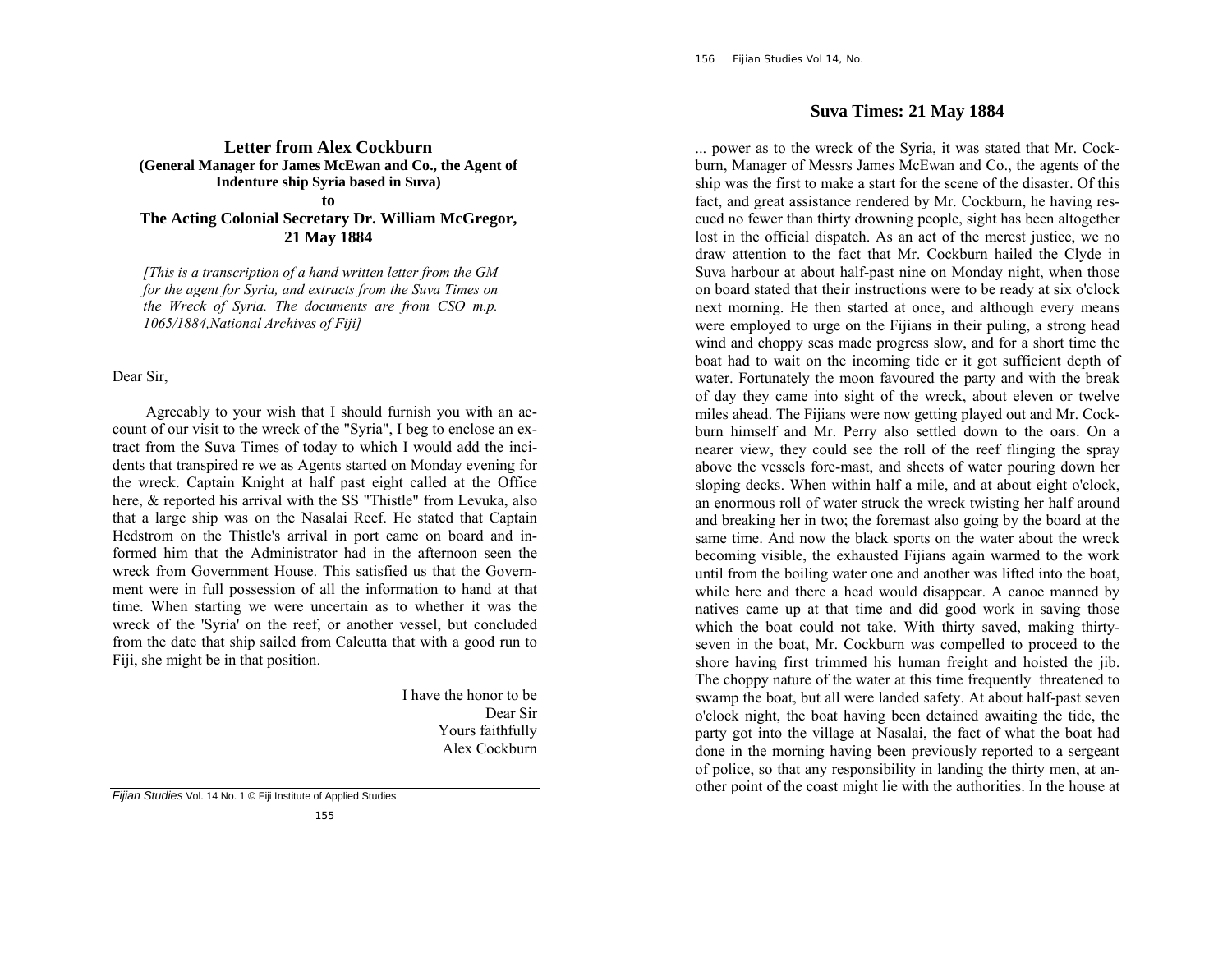Nasalai a report of what had been done was made to Dr. McGregor, Mr. Anson, Captain Hedstrom, and Lieut. Mallan. The whale boat at this time was wanted to bring in the remaining police boat, which was causing some anxiety as it was known to be crowded. Perry at once started and took on board between thirty and forty, who were clinging around that already overladen. Mr. Cockburn then started for Suva, taking despatches from Dr. McGregor along with his instructions regarding them, and arrive at about half-past four next morning. It appears very strange that no mention of this shall have been made by officials.

## **Extract of Letter/Report from Dr. William McGregor to Arthur Gordon, 11 June 1884**

['Extract; from Dr. William McGregor to Arthur Gordon, 11 June 1884' *Stanmore paper*s [microform] : [M1628-1637]]

 You will doubtless have heard of the dreadful disaster we had here in the wreck of the "Syria". I hardly like to mention the matter because the press and people have spoken of myself in connection therewith in a way that makes me ashamed,  $\&$  that I tell you honestly hurts me very keenly. In all 56 Indians were drowned, or killed in the wreck.

 The scene was simply indescribable, and pictures of it haunt me still like a horrid dream that one is glad to escape from by making. People falling, fainting, drowning all around one; the cries for instant help, uttered in an unknown tongue, but emphasized by looks of agony and the horror of impending death, depicted on dark faces rendered ashy grey by terror; then again the thundering, irresistible wave breaking on the riven ship, still containing human beings, some crushed to death in the debris, & others wounded and imprisoned therein; and all to be saved then or never. Then again while on the one had a father, a other, a brother, a sister or a husband or wife, sacrificed or risked his or her life to save that of one near and dear; on the other hand only the sense of self preservation manifested itself in certain others. The lascar crew for example, of superior strength, thought only of themselves, & rushed into the boats surrounded by dying women and children. One of these lascar seamen I took out of the wreck paralyzed with terror; afterwards by brute force I threw him twice out of a boat to make room for drowning children and a third time ... by my order thrown out by a Fijian policemen.

 In spite of everything that could be done the loss of life was fearful. At 2 pm I was almost faint with despair, and I did not then think that a hundred or so could be saved. As I had somehow got to have charge of the whole concern, you can imagine the crushing